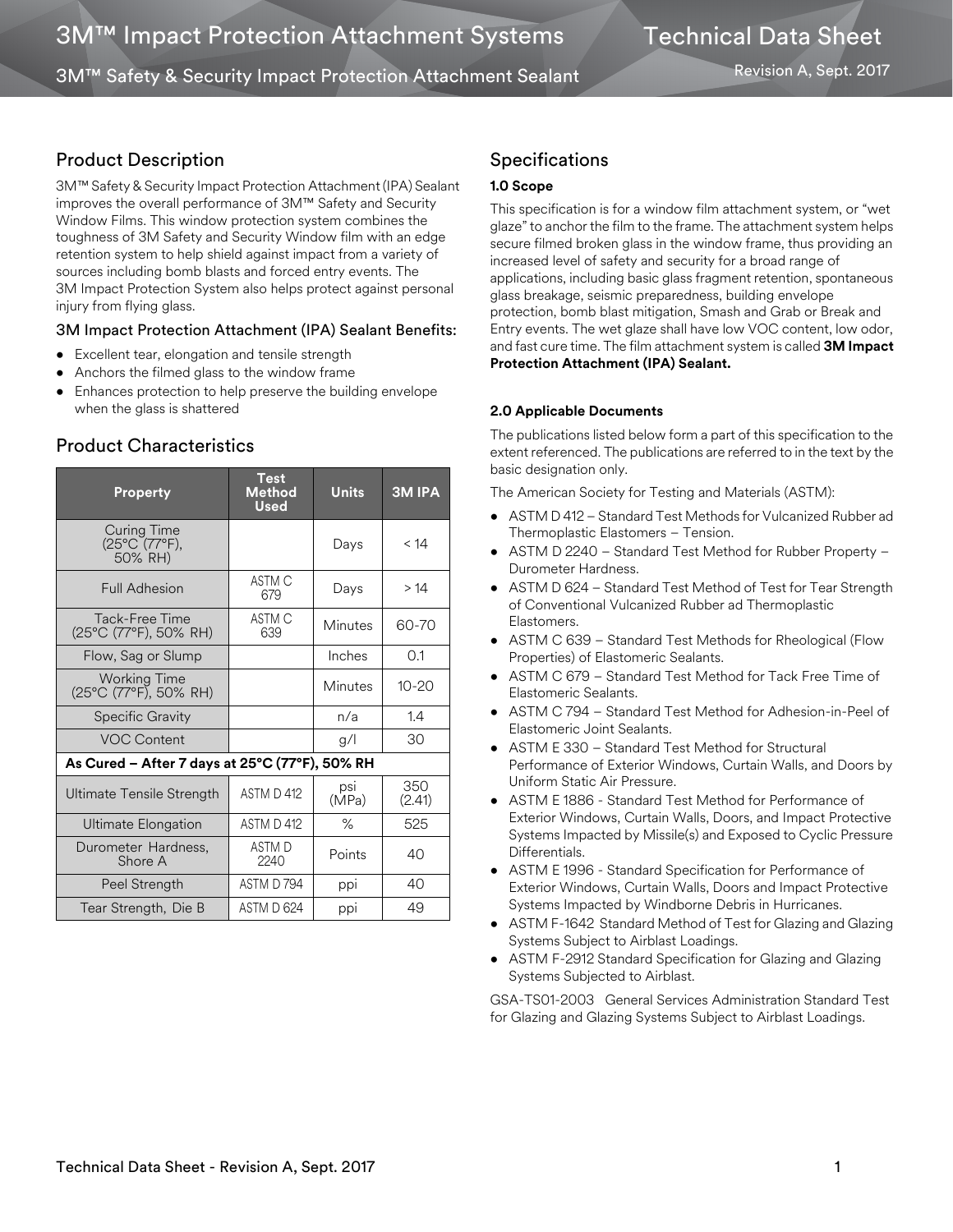#### **3.0 IPA Sealant Requirements**

#### **3.1 Color** (select one):

- a. Black
- b. White
- c. Gray

#### **3.2 Material Properties** (as supplied):

- a. Typical Cure Time: < 14 days (25°C, 50% RH)
- b. Full Adhesion: < 21 days
- c. Tack-Free Time (ASTM 679): 60-70 minutes (25°C, 50% RH)
- d. Flow, Sag or Slump (ASTM C 639): 0.1 in.
- e. Specific Gravity: 1.4
- f. Working Time: 10–20 minutes (25°C, 50% RH)
- g. VOC Content: 30 g/L

#### **3.3 Material Properties (as cured – 21 days at 25°C, 50% RH):**

- a. Ultimate Tensile Strength (ASTM C 1135): 170 psi (1.17 MPa)
- b. Tensile at 50% Elongation (ASTM C 1135): 65 psi (0.43 MPa)
- c. Tensile at 25% Elongation (ASTM C 1135): 43 psi (0.30 MPa)
- d. Durometer Hardness, Shore A (ASTM D2240): 40 points
- **3.4 Uniformity:** Product shall have uniform consistency and appearance, with no clumping.

#### **3.5 Impact Protection and Pressure Cycling**

- a. As part of a filmed glass system, film attachment shall demonstrate ability to withstand Medium Large Missile C and Small Missile A impact, with subsequent pressure cycling (per ASTMs E 1996 and E 1886) at ± 70 psf design pressure.
- b. As part of a filmed glass system, film attachment shall demonstrate ability withstand structural load requirements of ASTM E330 when tested at ± 120 psf design pressure.

#### **3.6 Bomb Blast Mitigation:**

- a. GSA Rating of "2" (Minimal Hazard) with minimum blast load of 8 psi overpressure and 60 psi\*msec blast impulse.
- b. GSA Rating of "3A" (Low Hazard) with minimum blast load of 9 psi overpressure and 66 psi\*msec blast impulse.

#### **4.0 Requirements of the Authorized Dealer/Applicator (ADA)**

**4.1** The ADA shall provide documentation that the ADA is certified by the Manufacturer to install per the Manufacturer's specifications and in accordance with specific requests as to be determined and agreed to by the customer.

- **4.2** Authorization of dealership may be verified through the company's 3M ID Number.
- **4.3** The ADA will provide a commercial building reference list of ten (10) properties where the ADA has installed window film. This list will include the following information:
	- Name of building
	- The name and telephone number of a management contact
	- Type of attachment system
	- Amount of attachment systems installed
	- Date of completion

#### **5.0 Requirements of the Manufacturer**

- **5.1** The Manufacturer will ensure proper quality control during production, shipping and inventory, clearly identifying each product unit with the product designation and run number.
- **5.2** Materials shall be manufactured by: Commercial Solutions Division 3M Center, Building 220-12W St. Paul, MN 55144-1000

#### **6.0 Application**

- **6.1 Examination:** If application of window film is (was) the responsibility of another installer, notification in writing shall be made of deviations from manufacturer's recommended installation tolerances and conditions.
- a. Filmed glass surfaces receiving new attachment should first be examined to verify that they are free from defects and imperfections, and that the film edges extend sufficiently to the frame edges.
- b. Do not proceed with installation until film and frame surfaces have been properly prepared and deviations from manufacturer's recommended tolerances are corrected. Prepare surfaces using the methods recommended by the manufacturer for achieving the best result under the project conditions.
- c. Upon the customer's request, an adhesion test to the frame surface may be conducted by applying a 4 - 6 in. long bead, approximately 0.5 - 1 in. in width, masking one side of the frame surface underneath the strip with tape. Allow the IPA Sealant to cure for 7 days and test adhesion by pulling up on the masked end and a 90° angle. If cohesive failure is observed (sealant residue left behind on the frame surface), adhesion is acceptable; if sealant failure is observed (clean peel from the frame), adhesion is unacceptable and product is not recommended.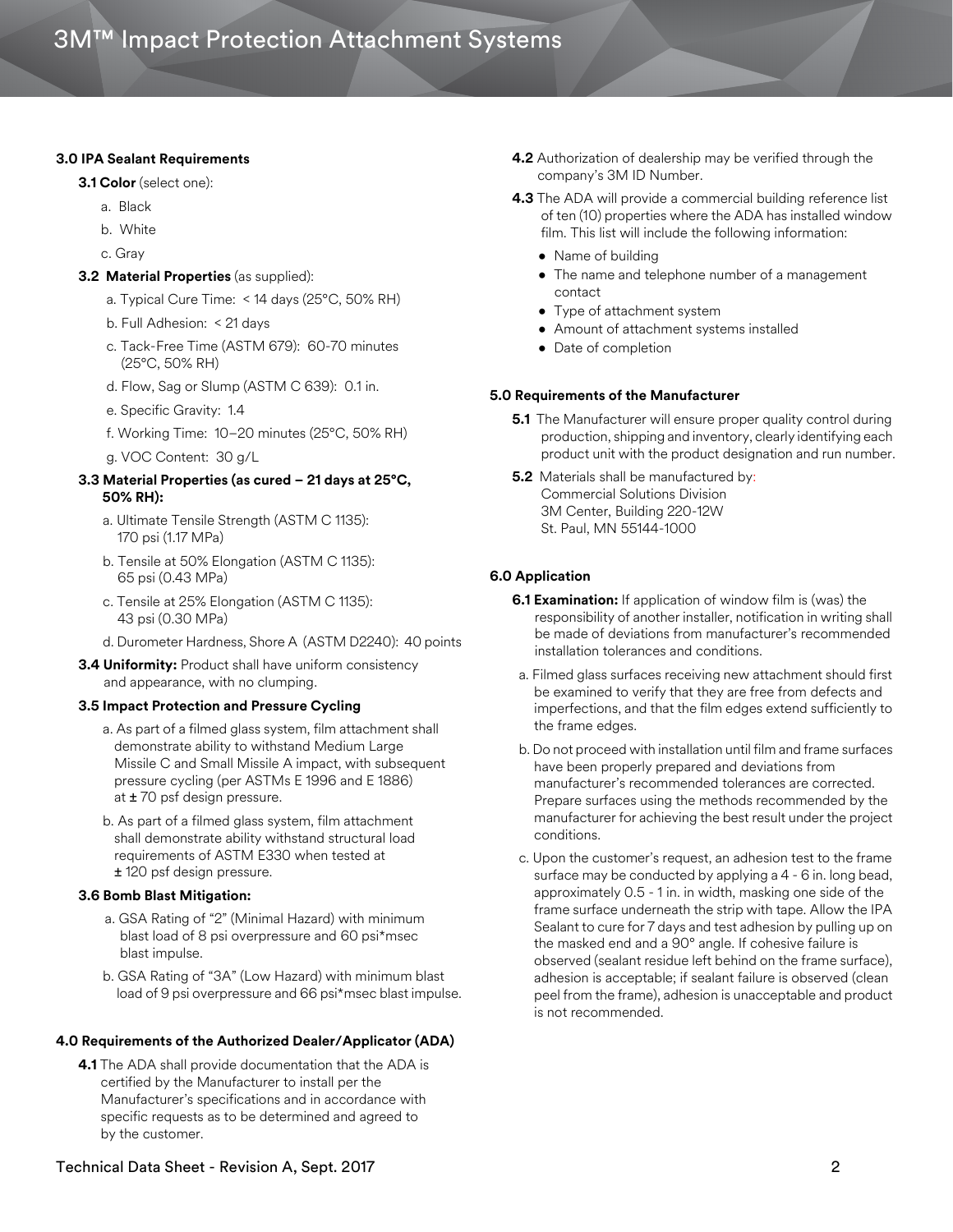#### **6.2 Preparation:**

- a. Clean surfaces thoroughly prior to installation.
- b. Prepare surfaces using the methods recommended by the manufacturer for achieving the best result for the substrate under the project conditions.
- c. Installer shall take necessary precautions to protect interior furnishings.

**6.3 Installation:** The film attachment system shall be applied according to the specifications of the Manufacturer by an Authorized Dealer/Applicator.

- a. For blast mitigation: minimum 1/2 in. bead overlap on both frame and film (excluding glazing stops or compression gaskets)
- b. For windborne debris protection: minimum 3/8 in. bead overlap on both frame and film (excluding glazing stops or compression gaskets)
- c. To ensure a straight and consistent bead width is achieved, masking tape may be applied to film and frame surfaces before application of 3M IPA Sealant.
- d. With prior approval of the building owner or property manager, existing compression gaskets may be partially removed or trimmed to allow for a thinner bead and stronger anchorage. If removing the gaskets, sections shall be trimmed approximately 3 inches in length and inserted with appropriate spacing along all sides of the window to help.
- e. The IPA Sealant shall be dispensed with a caulk gun with nozzle opening diameter sized to match the approximate size of the approximate size of the desired bead width.
- f. A plastic putty knife or other tool with a clean straight edge shall be used to trowel and smooth out the sealant. The complete sealant bead shall be relatively triangular in shape.
- g. Any masking tape used shall be carefully removed within 10 minutes after applying the wet glaze.

### **7.0 Cleaning**

- a. Product shall be allowed to cure for at least 14 days.
- b. Any visibly defective sections shall be repaired prior to the substantial completion of work.
- c. Uncured or excess material on film or frame shall be removed using a cloth dampened with isopropyl alcohol.
- d. Common window cleaning solutions may be used within 30 days after installation.

#### **8.0 Warranty**

The application shall be warranted by the manufacturer (3M) for a period of \_\_\_\_\_ years from the date of installation. Warranty only applies to new 3M Safety and Security Film installations. The manufacturer warrants that the Impact Protection Sealant will maintain its integrity and will not change color from the time of original installation. Warranty

does not cover failure due to disintegration of the underlying substrate, movement of the structure exceeding specification for elongation and/or compression, or changes in appearance due to dirt, contaminants, or tampering.

#### Figure 1.



# 3M IPA Sealant

## Installation Instructions

- **1.** Apply a 1 in. (25 mm) strip of 3M™ Scotch™ Safe Release™ Blue Masking Tape to the film surface 3/8 in. (9 mm) in from the edge of the film to all four sides. Note: This dimension will depend on application—1/2 in. or 3/8 in.
- **2.** Apply a 1 in. (25 mm) strip of 3M Safe-Release Blue Masking Tape to the window frame 3/8 in. (9mm) from the edge of the trimmed gasket. **Note:** This dimension will depend on application—1/2 in. or 3/8 in. This will form a parallel sealant channel that will allow a uniform sealant bead to be applied to the glass/frame interface. Note: Use a clean drop cloth before proceeding to the next step.
- **3.** Apply a triangular bead of IPA Sealant, and tool as needed to form an acceptable finish. Read and follow all product information and installation instructions provided by 3M Company. We recommend you start in a corner and apply the sealant bead out approximately 6 in. Then turn the gun and push the sealant bead to the next corner where the same method is repeated. Pushing the sealant bead will ensure proper penetration and minimize the chances of air gaps in the bead. Pulling the gun can also be done if confident no air gaps are formed.
- **4.** Smooth the sealant bead with an appropriate tool, if necessary, to give a finished look. Tooling should be completed in one continuous stroke immediately after sealant application and before a skin forms.
- **5.** Carefully remove the two masking strips from the glass/frame immediately after tooling. Do not allow the excess sealant to contact the film, frame or flooring surfaces. A light colored drop